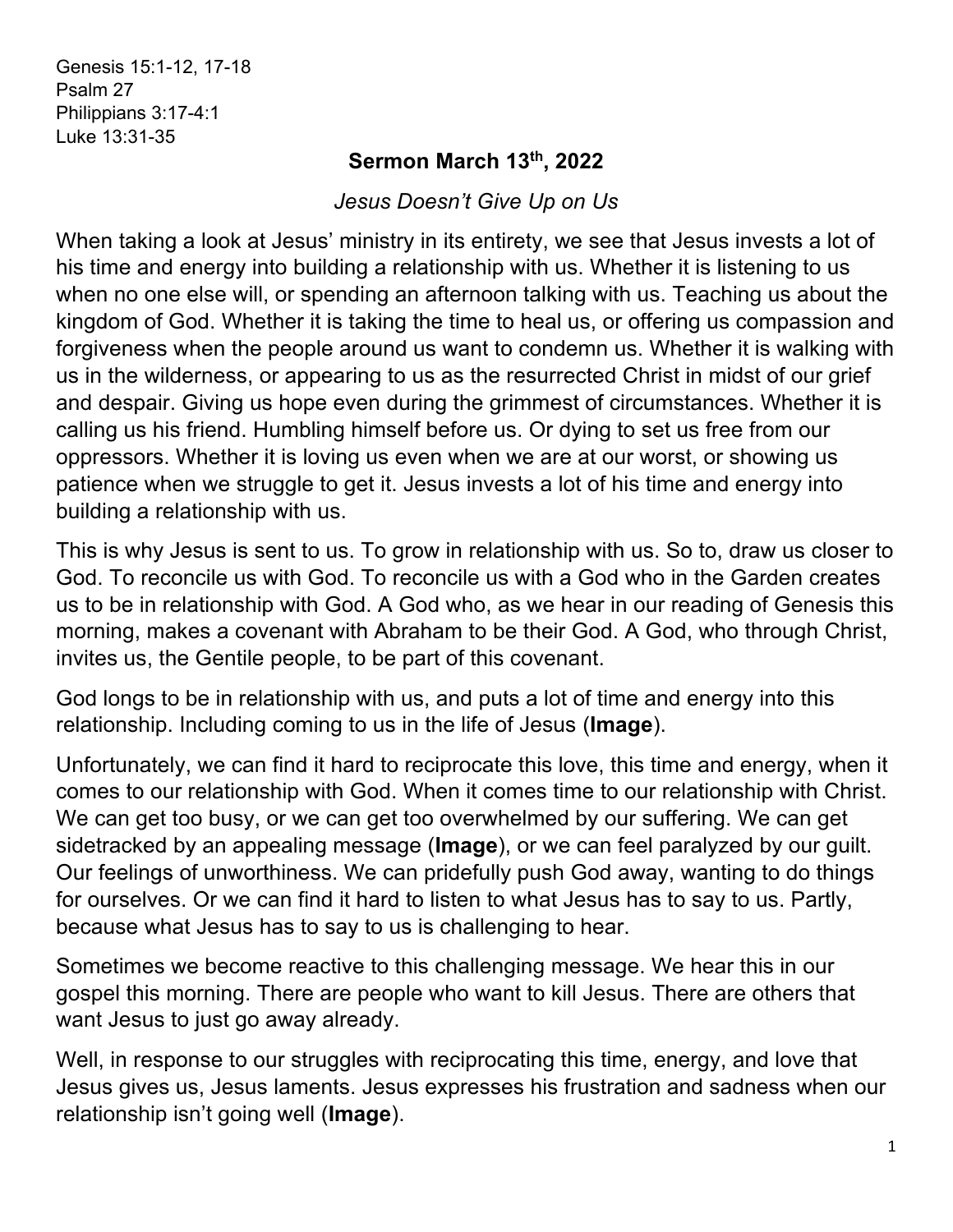Now we can empathetically relate to Jesus here. We have been in relationships where a person doesn't reciprocate the time, energy, and love we do. Where we feel like we give and they take. Where we are the one always initiating. Where it is obvious, but we are seldom ready to see, that they just don't feel the same way about us as we do about them. We have been in these relationships, and know how frustrating it is to keep giving the time, energy, and love needed to keep the relationship going. We have felt the hurt, the sadness that comes when our love is not reciprocated.

Fortunately, when we notice these challenges in our relationships, we often try to seek help. We sit down with the person and communicate our feelings, hoping we can work on our relationship. If this doesn't work. We might invite a third party to help us better communicate with each other. Like a therapist or a mediator or a trusted friend (**Image**). Sometimes this help does make a difference. Sometimes after all this intervention the relationship falls apart.

Whatever the case, we usually don't give up right away when we find ourselves in a relationship where the love we give isn't reciprocated.

Well Lent is a season that gives us an opportunity to be more intentional in working on our relationship with God. The messages we receive during Lent through word and song help us reconnect with those things we do to connect with God.

For example, in Lent we are encouraged to take more time to pray. To communicate with God. To share our feelings of thanksgiving, lament, and love with God. To listen for God's voice and direction for our lives. Communication is the foundation of creating a healthy relationship with God, and with one another.

In Lent, we are encouraged to fast from those things that interfere with our relationship with God. To make more space in our lives for God.

In Lent, we are encouraged to take more time to worship (**Image**). To listen to God's hopeful message being proclaimed. To taste the forgiveness in the bread and in the wine. The body and blood of our saviour Jesus Christ. To feel reassured in God's promise that God will not give up on us.

As we hear in our gospel this morning, even with the death threats. Even with the pleas to just go away already. Jesus doesn't give up on us. Jesus keeps healing us. Jesus keeps cleansing us from unhealthy spirits. Jesus enters Jerusalem giving us an opportunity to shout, "Blessed is the one who comes in the name of the Lord." Giving us time to repent. Giving us time to welcome the kingdom of God into our lives.

Jesus will face suffering and death in response to his protest against those who oppress us. Jesus will reveal himself to us in the resurrected Christ. Giving us hope